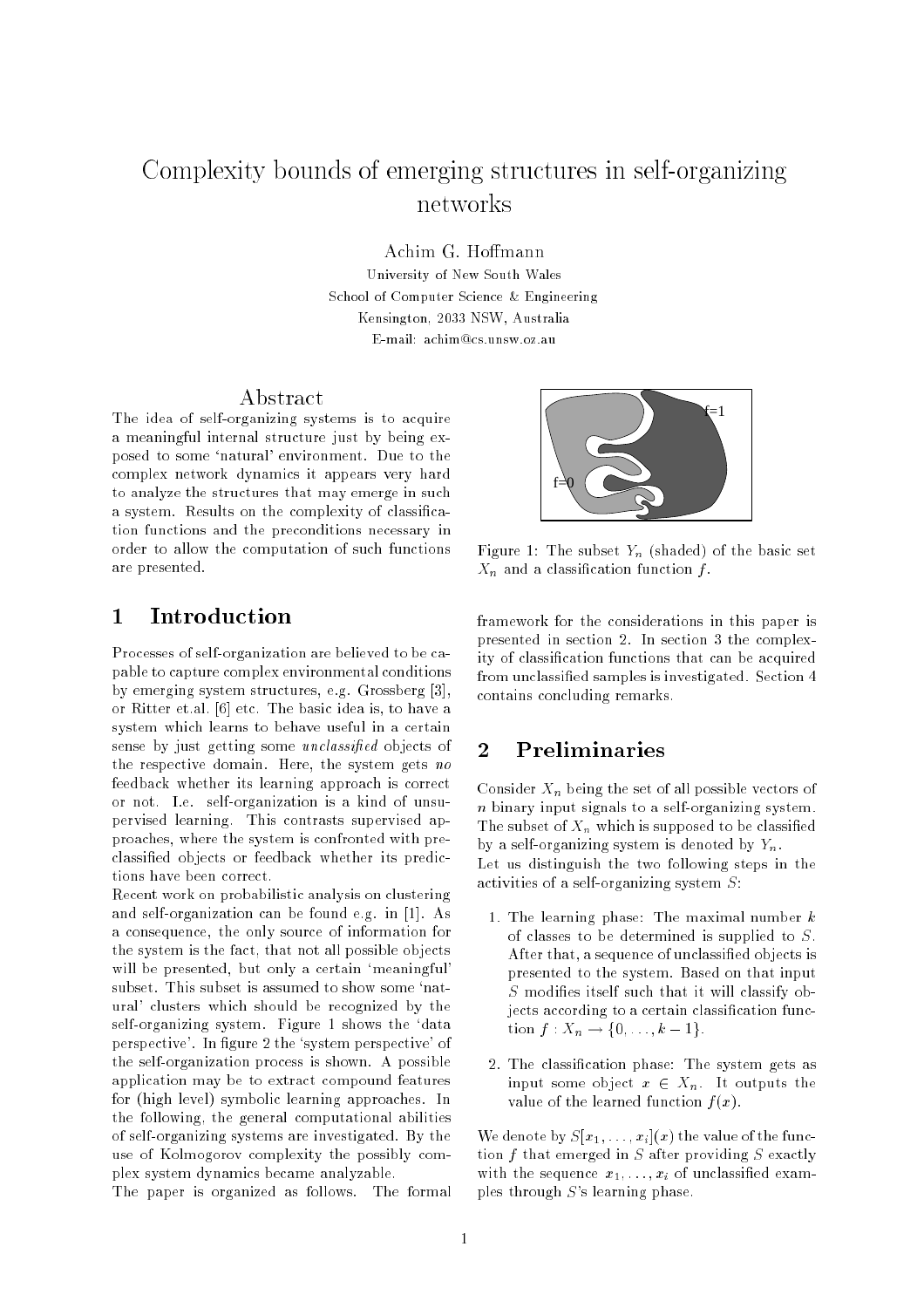

Figure 2: The left figure shows the initial net structure of a self-organizing neural network. After the learning phase the network has reorganized its internal structure as shown in the right figure. The new network structure should compute a desired classification function  $f$ .

Definition 1  $A$  self-organizing system  $S$  is a network describable by the following items:

- a) the functionality of a single neuron. Often a certain threshold function of the sum of the weighted inputs to the neuron is proposed.
- b) the topological organization of a complete net consisting of a large number of neurons.
- c) The algorithm  $which$ controls the self-organization process through learning.

The complete system <sup>S</sup> then can be described by concatenating the descriptions of all its parts. Let the description of S be denoted by  $descr(S)$ .

### 2.1 Measuring the complexity of emerging structures

For measuring the complexity of emerging system structures, Kolmogorov's notion of the complexity of finite objects as introduced in Kolmogorov [5] is used. According to this idea, the complexity of a (classification) function  $f$  is the length of the shortest (binary encoded) program for a fixed universal Turing machine <sup>U</sup> which computes the function f. The length of that program is also called the Kolmogorov complexity of  $f$  and is denoted by  $K(f)$ . This notion has been introduced for investigations of learning complex functions within connectionist models of computation in Hoffmann [4]. Freivalds  $&$  Hoffmann [2] used the notion to investigate the relation between clustering and inductive inference.

The complexity  $comp(S)$  of S is therefore defined as the Kolmogorov complexity of its description. I.e. the minimal encoding of the systems functionality. I.e.

$$
comp(S) = K(deg(S)).
$$

Kolmogorov complexity is used for the following considerations, since it is often claimed that neural networks or self-organizing systems are capable of acquiring complex functions.

For such subsymbolic approaches to learning and classication various more or less complicated and, as an unfortunate consequence, more or less incomprehensible models of computation have been proposed. Hence, Kolmogorov complexity is used in order to distinguish between seemingly complicated functions - distributed over the entire network - and really complex functions that have been acquired. I.e. functions that cannot be described essentially shorter in any other way.

In the following, possible classications of the subset  $Y_n$  are investigated. For the purpose of measuring the complexity of a classification on  $Y_n$ , for each possible classification function  $f$  the class  $F_{f,Y_n}$  of classification functions which are equivalent in their values of  $Y_n$  will be considered. I.e.,  $F_{f_iY_n} = \{h | (\forall i \in Y_n) f(i) = h(i)\}.$  Let  $K_{Y_n}(f)$  denote the minimal Kolmogorov complexity among all classification functions in  $F_{f_1Y_n}$ , i.e.

$$
K_{Y_n}(f) = \min_{f' \in F_{f,Y_n}} K(f').
$$

Hence,  $K_{Y_n}(f)$  denotes the Kolmogorov complexity of the least complex description of the classification of the subset  $Y_n$  according to  $f$ .

#### 2.2 Probabilistic setting

For the following probabilistic setting some probability distribution  $P_n$  on  $X_n$  for all n is assumed. Since objects are only allowed to be chosen from  $Y_n$ ,  $P_n(X_n \setminus Y_n) = 0$ . Moreover,

$$
(\forall x \in Y_n)) P_n(x) > 0 \land \sum_{x \in Y_n} P_n(x) = 1.
$$

In other words,  $Y_n$  represents the set of 'naturally' appearing objects. Thus,  $Y_n$  represents the kind of information that is potentially provided to the system.

Moreover, the values of an emerging classication function on the elements of  $(X_n \ Y_n)$  are assumed to be of no relevance.

#### 3 The complexity of emerging classication functions

This section investigates the complexity of classi fication functions emerging in self-organizing networks.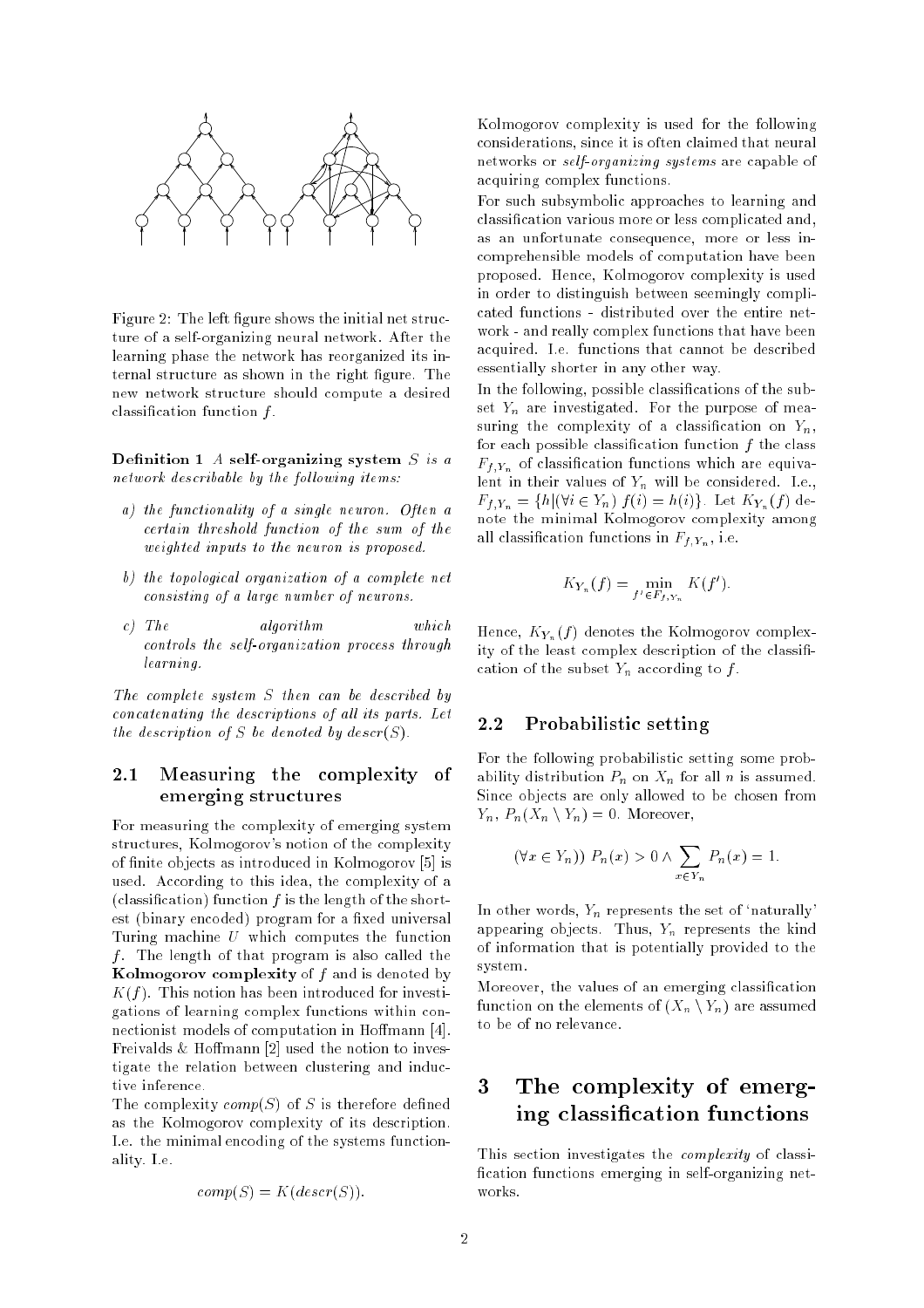### 3.1 Monotonicly growing classification competence

In the following, we require from a system  $S$  that it does not change its 'mind' about classification decisions for single objects once made.

Definition 2  $A$  monotonicly classifying selforganizing system  $S$  classifies incrementally the presented objects and never changes the classification of previously classied objects. I.e. <sup>S</sup> is monotonicly classifying, if

$$
(\forall k)(\forall j < k) S[y_1, \ldots, y_k](y_j) = S[y_1, \ldots, y_{k+1}](y_j).
$$

**Theorem 1** Assume an arbitrary but fixed  $Y_n \subseteq$  $X_n$  and a fixed probability distribution  $P_n$  on  $Y_n$  for arbitrary n. Then, for any monotonicly classifying self-organizing system  $S$  holds the following: If for any sequence of objects randomly drawn according to  $P_n$ , S finally acquires the same target classification function  $f$ , then the Kolmogorov complexity of  $f$  is upper bounded as follows.

$$
K_{Y_n}(f) \le \operatorname{comp}(S) + n + \operatorname{const.}
$$

Proof: The theorem is proved by contradiction. Assume  $S$  determines a classification function  $f$ with  $K_{Y_n}(f) > comp(S) + n + const.$  (*n* is the amount of information necessary for describing one object of  $X_n$ .) Then, there must be an object  $y_1 \in Y_n$  as follows. Provide  $y_1$  as the first element of a 'randomly' drawn sequence to  $S$ . Then, there must be another object  $y_2 \in Y_n$ , which cannot be classified according to  $f$ . This is since the amount of information provided so far  $(\text{comp}(S) + n)$  does not suffice for determining the function  $f$ . Since  $K_{Y_n}(f)$  is by definition the smallest amount of information in order to compute all values of f on  $Y_n$ , there must be an  $y_2 \in Y_n$  for which  $f(y_2)$  differs from  $S[y_1](y_2)$  for at least one appropriate  $y_1$ .

The restriction of being a monotonicly classifying system in theorem 1 may appear quite strong, although the change of classifications certainly cannot be accepted to an unlimited extent.

## 3.2 Approximating a classication function

However in the following, limits for approximations of complex target classication functions are considered. An approximation of a target function is defined as follows:

**Definition 3** Assume for some n a fixed  $Y_n \subseteq$  $X_n$  and a fixed probability distribution  $P_n$  on  $Y_n$ .

Then, it is said a function  $f \in \text{approximates } a$ target function  $f_t$ , if

$$
\sum_{x \in \{x \mid x \in Y_n \land (f(x) \neq f_t(x))\}} P_n(x) \leq \varepsilon
$$

Theorem 2 strongly upper-bounds the complexity of classification functions, which can be  $\varepsilon$ approximated with a reasonable probability of success.

**Theorem 2** for all  $0 < \varepsilon < \frac{1}{2}$  and  $0 < \varepsilon < 1$ , for an arbitrary self-organizing system S, an arbitrary but fixed sample size s and a target classification function  $f_t$  with a complexity

$$
K_{Y_n}(f_t) > comp(S) + 2n + const,
$$

the following holds: If providing  $S$  with a sample of size <sup>s</sup> randomly drawn according to an arbitrary probability distribution  $P_n$  on  $X_n$ , the emerging  $classification\ function\ f\ in\ S\ will\ with\ probability$ of at least  $\delta$  be **no**  $\varepsilon$ -approximation of  $f_t$ .

Proof: Construct a suitable probability distribution  $P_n$  on  $Y_n$  for which the theorem holds as follows. First of all, note that  $|Y_n| > 2$ . Moreover, the following proposition holds:

Proposition 1 For all possible self-organizing systems S, there are two objects  $y_1, y_2 \in Y_n$  and a subset  $Z = \{z_1, \ldots, z_n\} \subseteq (Y_n \setminus \{y_1, y_2\})$  with the following property:

$$
S[y_1, y_2](y_1) \neq S[y_1, y_2, z_1, \ldots, z_m](y_1)
$$

Proof: Assume, the proposition is false. Then, there exists a function  $\boldsymbol{f}_t$  which is equivalent to  $\boldsymbol{f}_t$ on the set  $Y_n$  with  $K_{Y_n}(f_t) \leq \text{comp}(S) + 2n + \text{const.}$ Hence, a contradiction.

$$
\qquad \qquad \Box
$$

I.e. there is an element  $y_1 \in Y_n$ , whose classification changes, when  $S$  gets the elements of the set <sup>Z</sup> as input. This fact is due to the complexity of  $f_t$ . I.e.  $2n$  is the amount of information for de- $P_n(y_2) = \frac{1-\gamma}{2}$  and  $\forall i \in \{1, ..., m\}$   $P_n(z_i) = \frac{\gamma}{m}$  for some  $0 < \gamma < 1$ .  $\gamma$  can be chosen arbitrarily close to 0. Hence, for all  $\delta$  there is an appropriate  $\gamma$  as follows: The probability that the complete set  $Z$ occurs in a sample of size <sup>s</sup> randomly drawn according to  $P_n$  is less than  $1 - \delta$ . I.e.,  $y_1$  will be misclassified with probability greater than  $1 - \delta$ . since it will be classified according to  $S[y_1, y_2]$ .  $\Box$ 

Theorem 2 indicates that the complexity of `meaningful' classication functions, which can emerge based on unclassied examples only is rather limited.